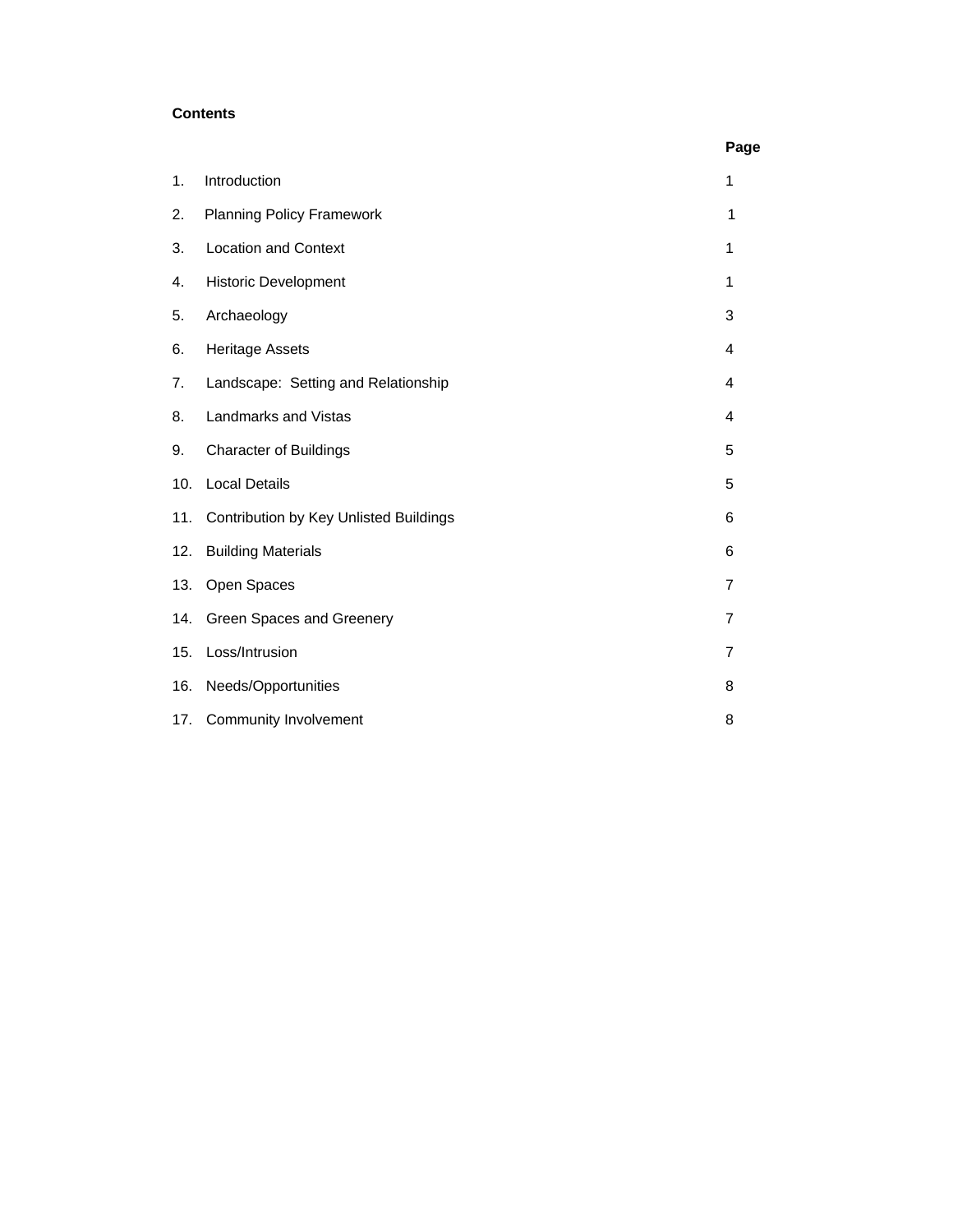## **1. Introduction**

- 1.1. Swineshead Conservation Area was designated in 1982 and the following appraisal of this area is intended to clearly define and analyse its current character and appearance. This will provide a sound basis for development plan policies and development control decisions, as well as for the formulation of the Swineshead Conservation Area Management Plan. The Management Plan will contain policies and proposals designed to secure the preservation and enhancement of the area.
- 1.2. The appraisal itself will initially detail the villages location and population, in order to provide some contextual meaning to the Conservation Area. It will then provide an outline of Swineshead's historical development up until the present day. This is particularly necessary where some understanding of the village's important historical development may be seen to contribute significantly to the Conservation Area's overall value.
- 1.3. The appraisal will also provide an outline of the Swineshead Conservation Area's archaeological significance and potential, with particular reference to its buried historical deposit. It will also appraise other aspects of Swineshead's character such as views and historical buildings
- 1.4. This draft appraisal will be available for public consultation in paper form from Council Offices (West Street) as well available on the Boston Borough Website (www.boston.gov.uk). After consultation the appraisal will be adopted as Council Policy. A Conservation Area Management Plan will follow the appraisal and will also be adopted as Council Policy.

## **2. Planning Policy Framework**

- 2.1. Conservation Areas are 'areas of special architectural or historic interest, the character or appearance of which it is desirable to preserve or enhance' (Section 69 (1) (a) of the Planning (Listed Buildings and Conservation Areas Act 1990)). Local planning authorities are expected to regularly review these and if necessary, designate further areas.
- 2.2. The designation of conservation areas requires of authorities the regular formulation and publishing of proposals toward their preservation and enhancement (Section 71). This is intended to assist authorities throughout the undertaking of their planning powers, specifically where it is desirable to conserve or enhance the character or appearance of a conservation area (Section 72).

### **3. Location and Context**

- 3.1. Swineshead is situated in south east Lincolnshire, approximately 7 miles west of the historic port town of Boston. The settlement is of a linear nature, with a clearly defined central area dominated by the medieval parish church. The village is set in open fenland with views to distant heathland in the west.
- 3.2. Swineshead has a population of approximately 2,449 (2001 Census) living within the parish. The immediate underlying geology is mainly a thick bed of marine silt and alluvium with some peat. Swineshead is approximately 4.0m above sea level.
- 3.3. Swineshead takes its name from the Old English swin and heaford and means the 'source of the creek'. The creek is believed to have been navigable from Swineshead to the Wash until the drainage of the surrounding fenland.

#### **4. Historic Development**

4.1. Early Development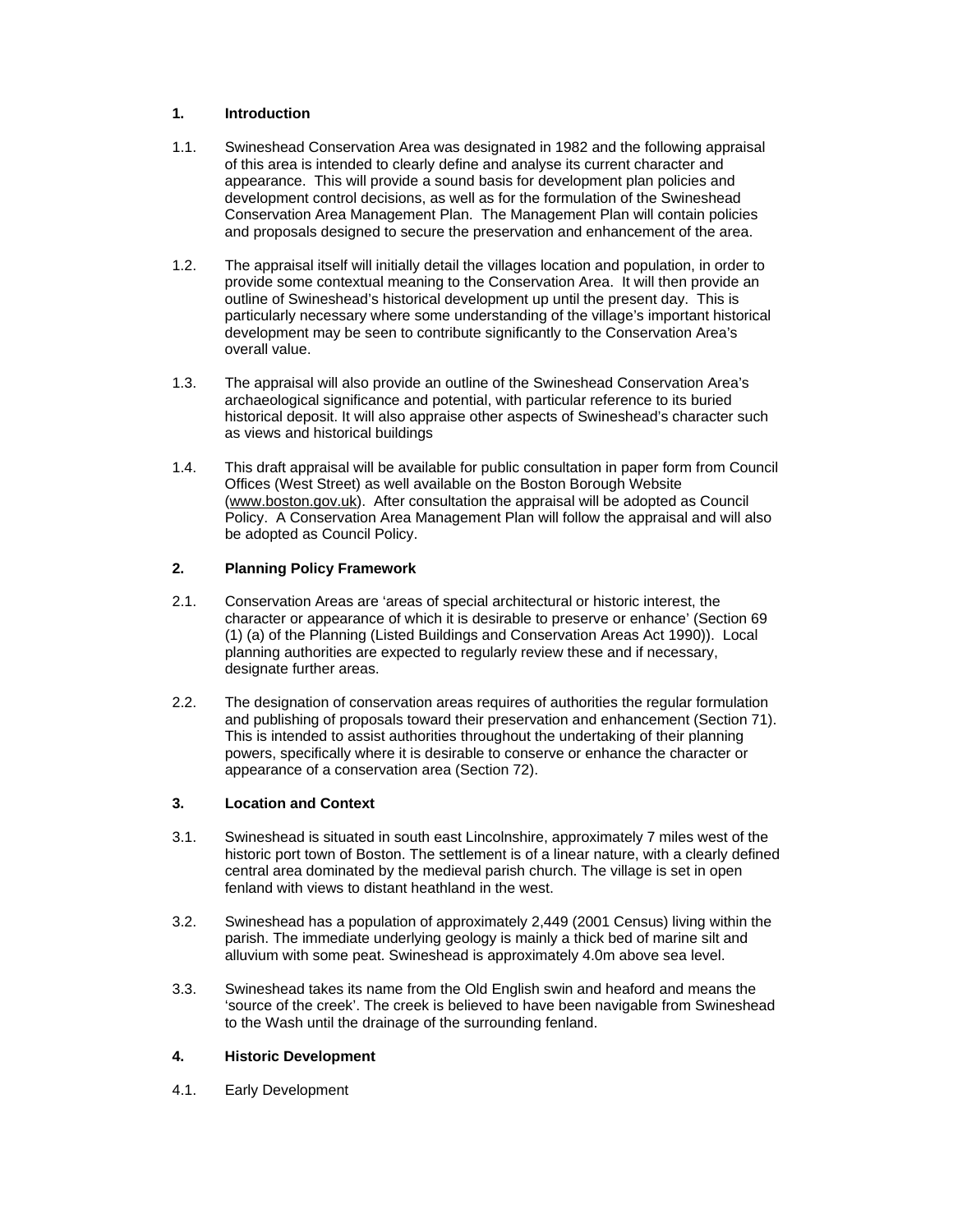The earliest record of Swineshead is in the Anglo-Saxon Chronicle, mentioned in 675AD. Peterborough Abbey held land here and in about 777AD, when it is recorded as leasing ten hides at Swineshead to Ealdorman Cuthbert, a Mercian noble.

From the 12th century one of the largest landholders in Swineshead was the Duchy of Lancaster. A motte and bailey, known as the Manwar Ings, was constructed in the 12th century. References have been found to a castle, possibly built by Robert de Gresley (who also founded the Abbey) or his son Albert, from the 12th and 13th centuries as well as being one of six Lincolnshire castles noted in Gervase of Canterbury's Mappa Mundi.

The development of Swineshead into a thriving market town in the Mediaeval period is likely to be related to the existence of the Manwar Ings and also to a Cistercian Monastery founded nearby in c.1130. Town Lane runs almost from the entrance of Abbey House and shows the route which would have been taken by the monks to reach the village. The medieval church forms the centre of the village where there is still a market place, on the opposite side of what was once the main road. There has been some encroachment of the market place, by the building, which is now the Church Hall. This is fairly recent (1960's) but other buildings may have been developed on this site previously.

Swineshead continued to thrive as a small market town. A busy market was held until the 17<sup>th</sup> century. Hagar's Directory of the Market Towns of Lincolnshire published in 1849 shows the parish was thriving, with 11 linen drapers, 5 butchers, 6 Blacksmiths and 11 Inns and Taverns including the Wheatsheaf, as well as the Black Bull and the Green Dragon in the Market Place.

A turnpike road was established between Boston and Northend in 1758, perhaps explaining the small settlement that developed at that end of the village. The railway arrived in the 1850's at nearby Swineshead Bridge. During the 19<sup>th</sup> century the settlement's fortunes began to dwindle. The main road was bypassed in the early 1980's, leaving the village a much quieter place.

#### 4.2. Past Industry

This has mainly been the growing of arable crops in recent years. In the past arable crops have also been grown, but areas in and around Swineshead have also been used as fruit orchards. Little now remains, except for an area presently outside the conservation area where there is an old orchard in private ownership.

## **5. Archaeology**

- 5.1. The complex underlying geology of the area can sometimes result in evidence for early occupation being covered in a thick layer of alluvial silt. Excavations during development in other areas with a similar underlying geology have produced significant finds of early occupation.
- 5.2. The earliest evidence found in the area consists of two prehistoric stone axes, one of, which can be dated to the Bronze Age. Roman pottery scatters and salt making sites have been identified at a number of locations in the parish.
- 5.3. There have been two finds of Anglo-Saxon pottery sherds of the  $6<sup>th</sup>$  or  $7<sup>th</sup>$  century with domestic in-fill found recently on the new development, the Causeway. This shows that a dwelling of that date at least, was on that site.
- 5.4. Swineshead itself is not mentioned in the Domesday Book, but other settlements within the parish, Stenning and Drayton both have entries. Medieval sites that have been found include the moated Estovening (or Stenning) Hall, manor house of the Holland family. The moat has been filled in and completely obliterated by ploughing. Medieval pottery sherds were found here in the 1970's.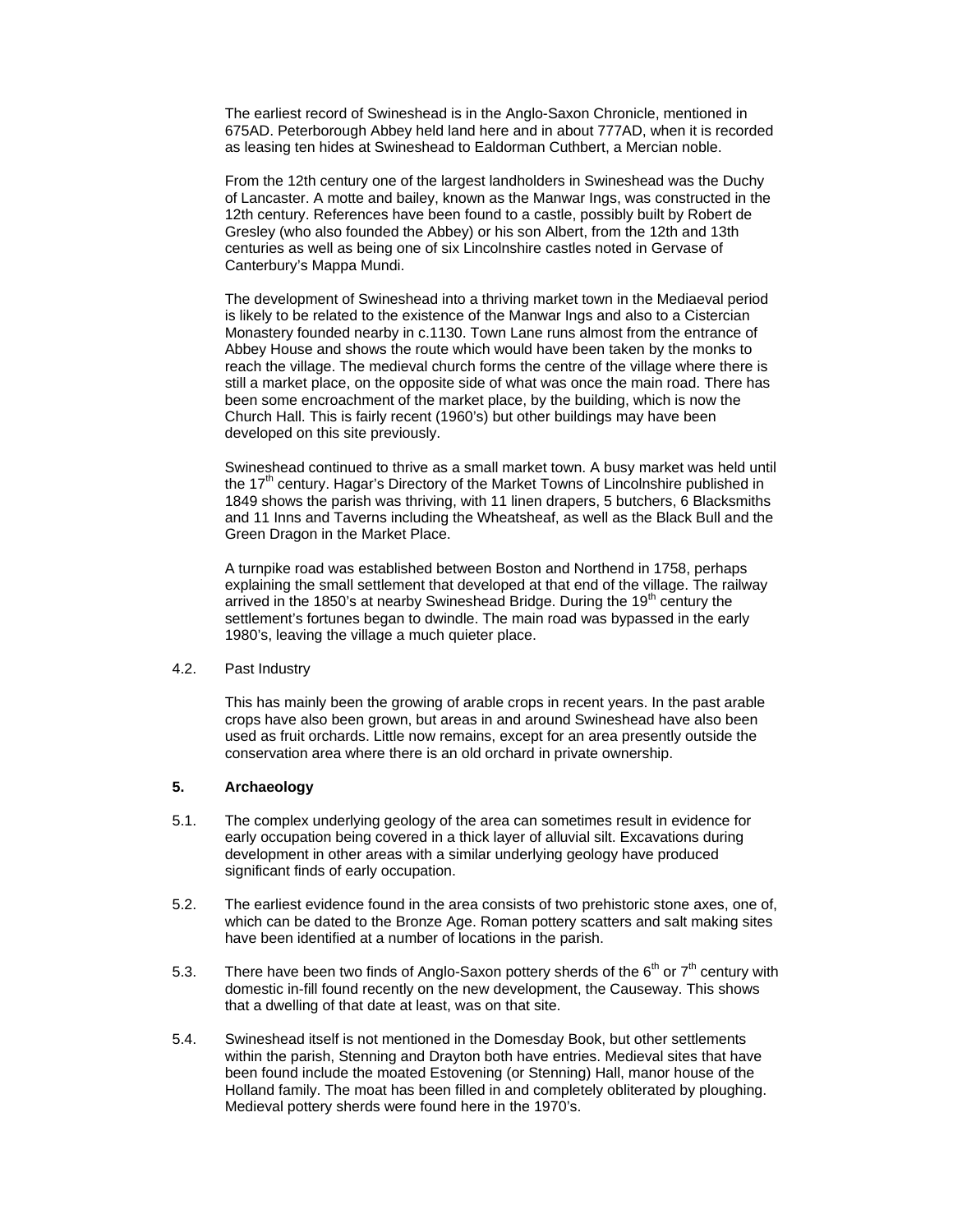5.5. It is clear from the above that Swineshead still contains important buried deposits and that much about the past development of the settlement remains to be discovered.

## **6. Heritage Assets**

- 6.1. Scheduled Ancient Monuments in the Parish: Swinehead Abbey Manwar Ings Stump Cross
- 6.2. Scheduled Ancient Monuments within the Conservation Area: The Butter Cross and stocks
- 6.3. Listed Buildings within the Conservation Area
	- Grade I The Parish church of St. Mary is grade I listed. The origins of the Church date from c.1300, with additions in the  $14<sup>th</sup>$  and  $15<sup>th</sup>$  centuries and again in 1767. Some rebuilding was undertaken in 1848. The church is built of squared limestone rubble and ashlar with lead roofs. The tall tower and spire dominate the surrounding landscape.
	- Grade II The Wheatsheaf Hotel, late  $18<sup>th</sup>$  century. Stucco with rusticated quoins.

Bank House, c.1800. Red brick, with 'moustachio' lintels. (also found in Folkingham)

Westholme House, c.1880. Red brick with ashlar dressings and slate roof.

Old Maltings at Westholme House, a Georgian malthouse, red brick with ashlar dressings.

The cross base and stocks are also grade II listed.

There are no grade II\* listed buildings in Swineshead Parish.

## **7. Landscape: Setting and Relationship**

- 7.1. The Church dominates all approaches to the village with its unusual small spire placed on the top of a much larger tower. There are open fields behind the properties on Church Lane and High Street, which are arable, (crop growing). The boundary of the conservation area on the eastern side of the village is very much one of modern developments.
- 7.2. The approach towards the Church from South Street and High Street also has some buildings of architectural merit. Although they are beyond the boundary of the conservation area and, do not meeting criteria for listing, they do add to the historic feel of the conservation area at the core of the village.

#### **8. Landmarks and Vistas**

8.1. Swineshead's most prominent building is St. Mary's Parish church, which can be seen from all entrances to the conservation area.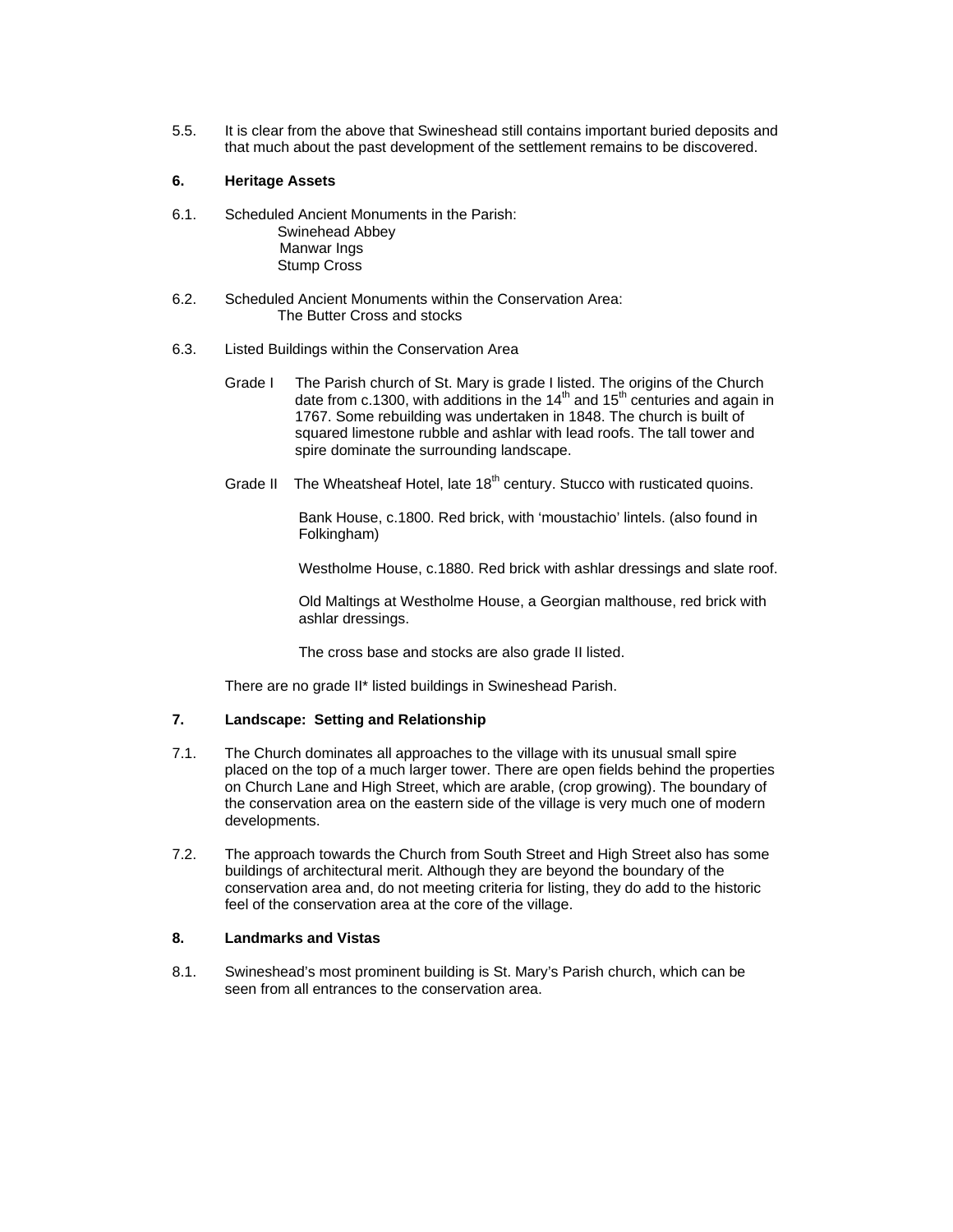

8.2. All views into the conservation area feature St Mary's Parish Church. Views from Abbey Road highlight both the Church and the extensive greenery found within the conservation area. From South Street the construction site currently features heavily, however once completed will help define the street line. From High Street the view into the conservation area is framed with trees on it eastern side. Ferndale House is prominently viewed from this street.



## **9. Character of Buildings**

- 9.1. Swineshead contains differing styles and periods of architecture within the Conservation Area. This juxtaposition of different styles is part of the essential charm of the area. The unifying architectural element of the majority of the buildings is the use of mainly vertical sash windows, showing the frontage of properties as being of  $18^{th}$  or  $19^{th}$  century.
- 9.2. The style of buildings in the Conservation Area is very varied, each being built as required, whether individual or terrace. A mixture of differing styles, varied in height, scale and materials mingle happily together making a pleasing whole.
- 9.3. Apart from the church, most buildings date from the  $18<sup>th</sup>$  and  $19<sup>th</sup>$  centuries. The Wheatsheaf Public House and adjacent Bank House provide a very elegant, town like vista on entry to the Market Place from South Street. These are complemented by the slightly lower range of shops on the eastern side of the Market Square.

### **10. Local Details**

10.1 Shop fronts

Within the Conservation Area there remain 3 period shopfronts. Orchard House and The Pharmacy are virtually complete. Ferndale House retains pilasters and console brackets that are original.

10.2 Architectural Details

Most of the houses within the Conservation Area paid attention to window treatment when first built. There are a good selection of rubbed, flat brick arches both in complementing brickwork and also contrasting coloured red brick arches at Orchard House. Other arch detail is stone, and this is in a variety of shapes according to age and style and whether the use is above a window or a door.

10.3 Follies/garden buildings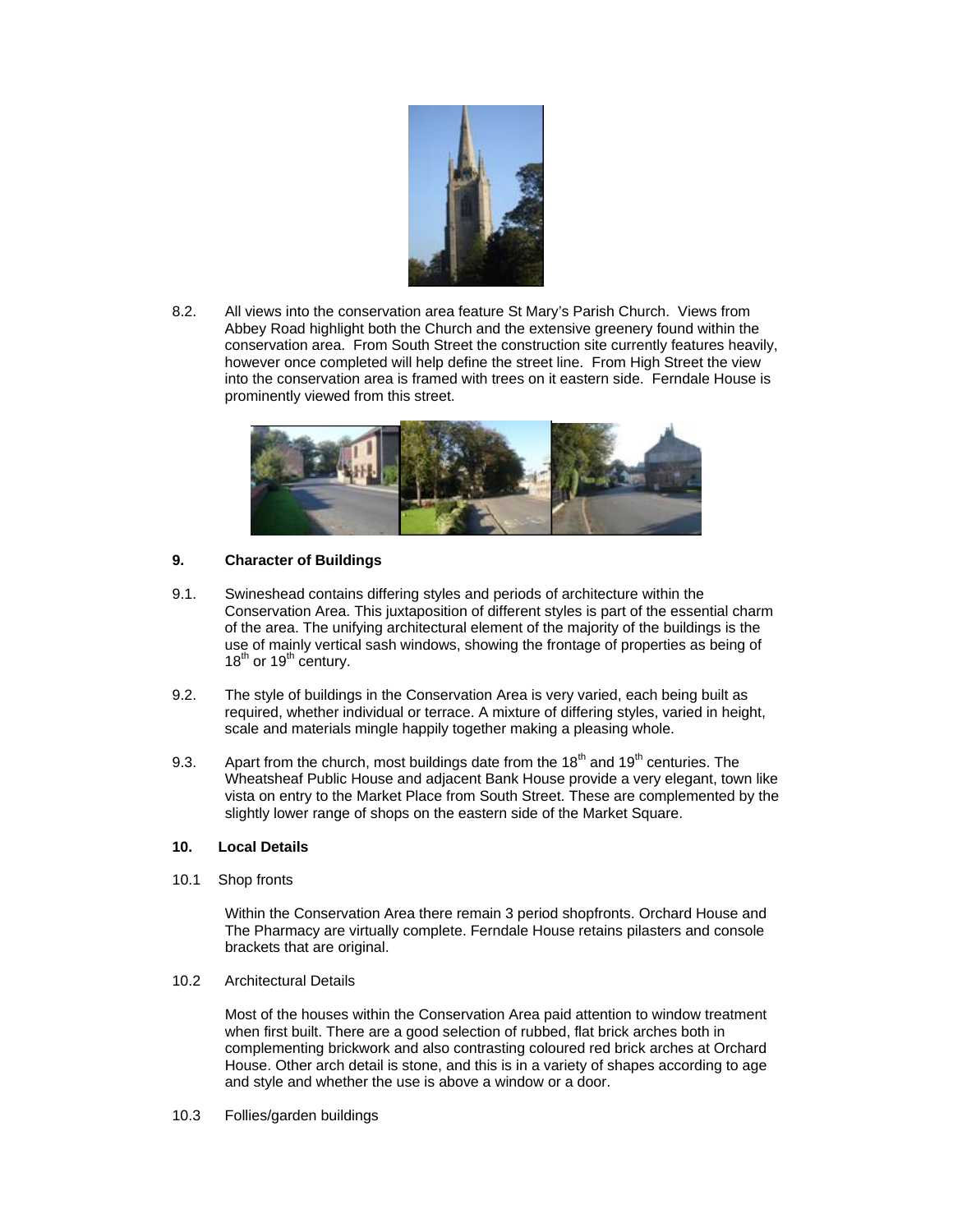There is a small brick and pantiled garden store within the churchyard. This has castellated frontage and is a distinctive feature within the grounds. There is a rear outbuilding of traditional composition, (now partially derelict at the rear of Ferndale House. This forms a boundary with the churchyard, and provides a visual stop to the churchyard.

## **11. Contribution by Key Unlisted Buildings**

- 11.1. Two distinctive buildings mark the approach from High Street. The Hollies mid to late  $18<sup>th</sup>$  century, with later additions is built of red brick with small paned sash windows is just beyond the present boundary but makes a positive contribution to the setting of the Conservation Area being of architectural merit.
- 11.2. The Hall is a substantial Victorian House, of red faced brick with stone dressings. This building and the ground surrounding it provide an imposing setting on the approach to the centre of the village.
- 11.3. The High Street narrows in nearer to the village centre and a terrace of houses of late Georgian/early Victorian date line the right hand side of the road. Some of these contain period shopfronts. This terrace contributes in architectural style being somewhat town like in appearance, and delineates the curve of the High Street, framing the view upon entry to the village centre.

## **12. Building Materials**

12.1. Brick

Materials used are mainly brick, mostly on more 'polite' or formal styles of architecture, such as the red/brown brick used for the frontage of Bank House, or Swineshead Hall, where a fiery red brick has been used. In addition to this there is some use of early  $19<sup>th</sup>$  century yellow brick.

12.2. Stucco and Render

Stucco, with painted black quoins has been used on the Wheatsheaf, giving a slightly classical feel. Render has been used on some smaller, more vernacular buildings, although these are likely to have been brick, with the render applied at a later date. These often consist of one and a half storeys, having upper floor light through the use of dormer windows, let into a pantile roof, such as the cottages on Cheese Hill.

### 12.3. Roof Materials

Pantiles remain on the earlier cottages, or at the rear of more formal buildings, such as The Wheatsheaf. Slate has been used as a roof covering on the more polite, or front elevations. There is much use of slate and several brick built Victorian buildings, which denotes a move towards more national trends in architecture, with materials being supplied by the nearby railway. There is some degradation due to the use of concrete interlocking tiles in the area.

12.4. Windows

Any original windows existing are sash windows. There are vertical hung 6/6 and 9/9 as well as 8/8 sashes, in addition there are some Yorkshire sliding sashes on rear elevations. Some older cottages have now been renovated and have lost triple sliding sashes to the front elevation. Modern replacement PVCu windows have been used to replace traditional sash windows in the Conservation Area.

12.5. Cast Iron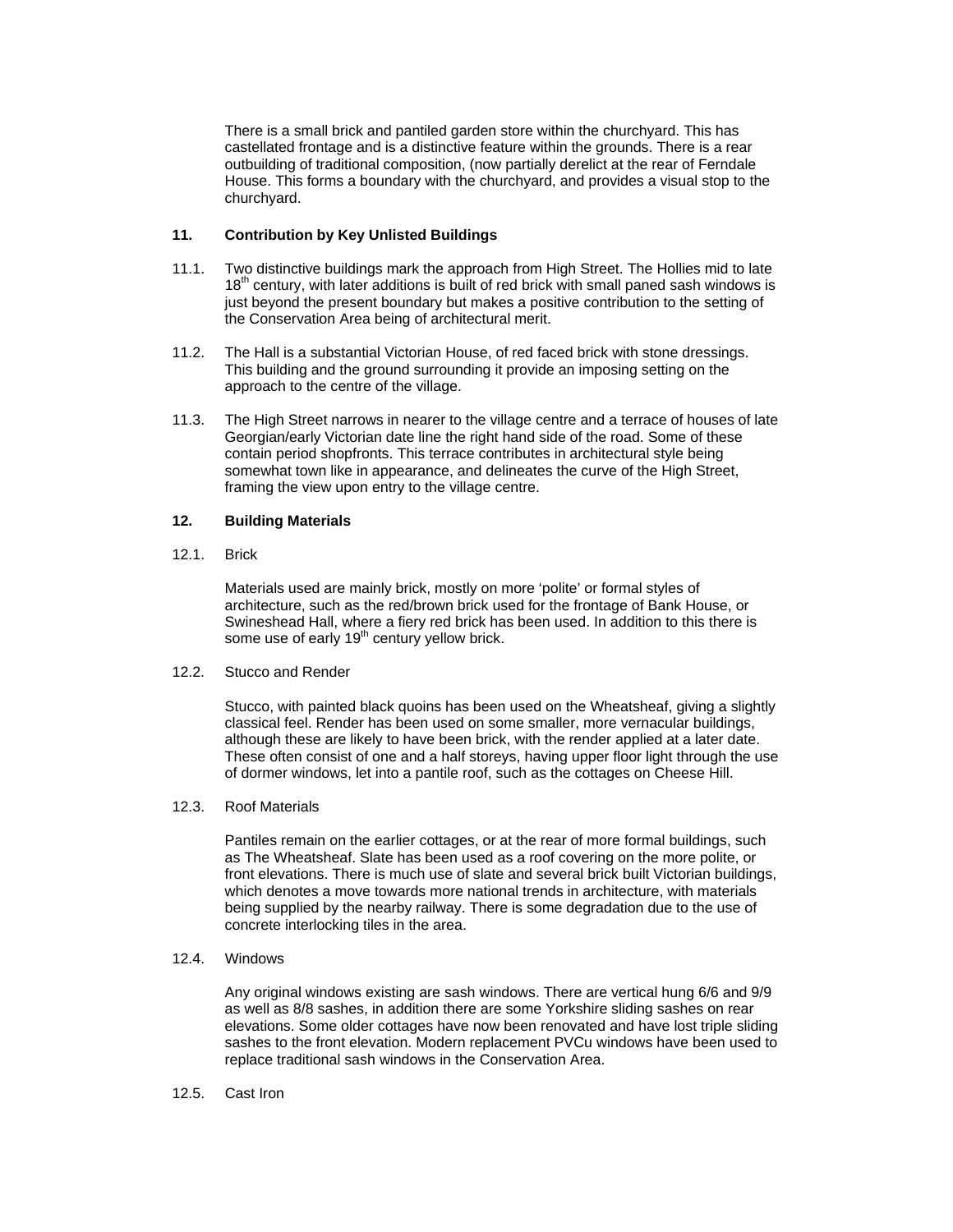The railings at The Hall are very decorative and give a defined delineation to the frontage of the Hall. Bank House is also fronted by cast iron railings. These are echoed in an enclosure around the Market Cross and village stocks.

## **13. Open Spaces**

- 13.1. The main areas of open space are the churchyard and the remains of the Market Place. The churchyard takes up a large portion of the centre of the conservation area. Included within its perimeter is the church itself, and also the Old Vicarage. The area has many trees within its boundary, and the walled area around the churchyard and its original precinct is clearly defined with Church Lane being formed around it.
- 13.2. The Market Place is quite small, having been encroached upon by the Church Hall. There are the remains of the 14<sup>th</sup> century cross base and 18<sup>th</sup> century stocks, but these are within a cast iron fenced area. This gives a rather closed in, compartmentalised feel to the Market Place.
- 13.3. There is little open space provided by front gardens within the Conservation area. There are some gardens on the corner of and along church lane. Most older buildings are built on the frontage, although a little formality is observed by Bank House which has a small frontage with cast iron railings.
- 13.4. There have been other open spaces within the conservation area but these are now mostly built upon.

## **14. Green Spaces and Greenery**

- 14.1. The are many trees in the conservation area, with a clustering around the church and the Old Vicarage. There are also many trees in the grounds surrounding Swineshead Hall as well as cultivated hedges. Both areas have mature specimens. The Hollies just beyond the boundary also has good tree coverage within its grounds. There is also a large individual tree along Town Lane as well as trees lining Church Lane, forming almost a tunnel, with trees in the churchyard.
- 14.2. Tree Preservation Orders

Swineshead Tree Preservation Order No.3 (1979) covers trees in the grounds of the Old Vicarage. Swineshead Tree Preservation Order No.4 (2001) covers a tree within the curtilage of 5 Adrian Close. Although this is not within the conservation area it does affect the amenity of the area.

### **15. Loss/Intrusion**

- 15.1. Permitted development rights have resulted in some erosion of character, with PVCu windows being used on some buildings. Also concrete interlocking roof tiles have been used as well as concrete pantiles which weather to a brown colour, rather than the "glowing red/orange" so characteristic of Lincolnshire.
- 15.2. Inappropriate modern cement render has been applied to fine Victorian brickwork at Ferndale House, which occupies a very prominent site adjacent to the church. The stable outbuildings to the rear require repair.

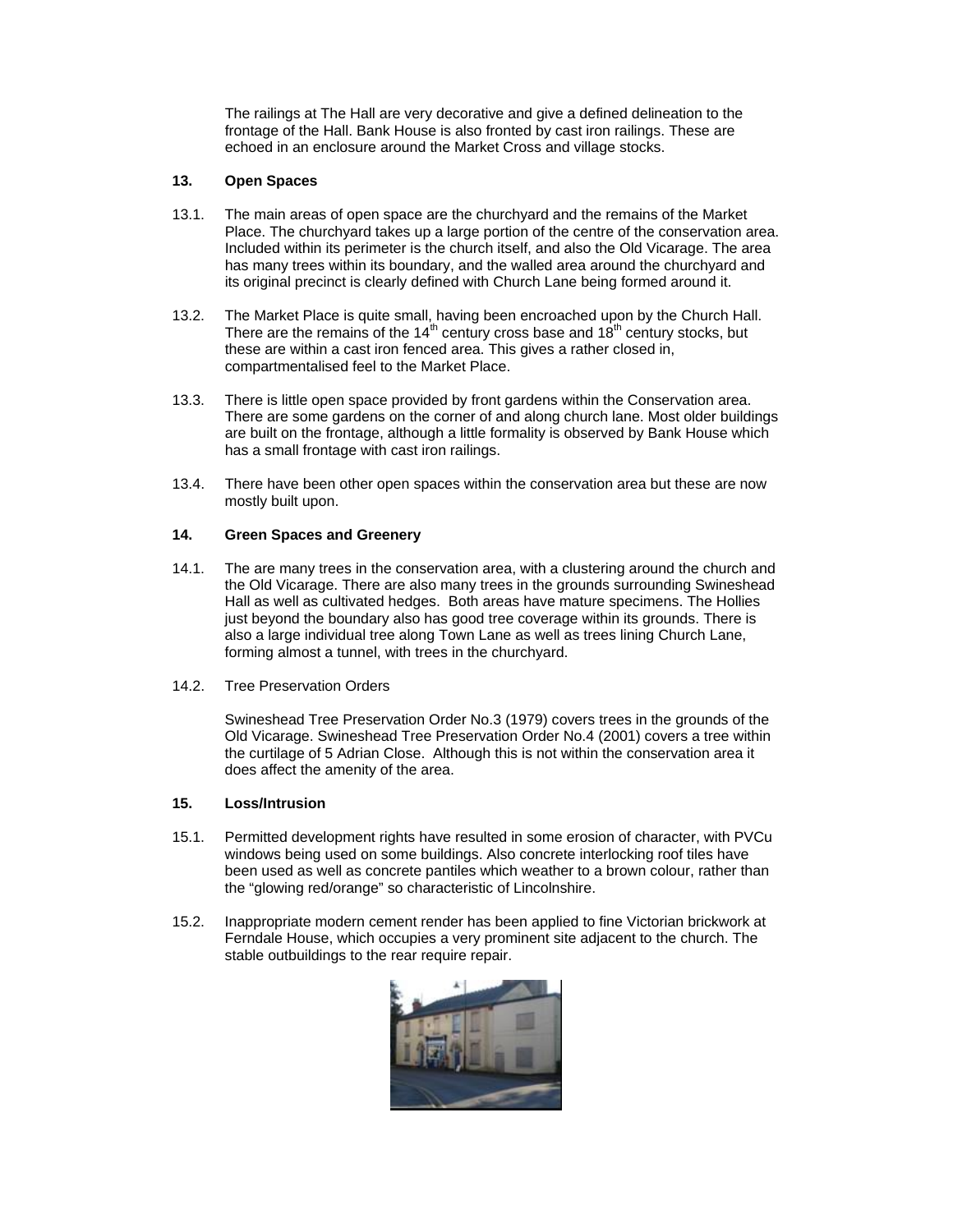- 15.3. The Wheatsheaf Hotel carpark is sited prominently and would benefit from some form of improvement.
- 15.4. The recycling centre has been sited beside the churchyard and the stable building to Ferndale House. Although the site is convenient for use, the visual impact is not positive.



15.5. The design of the village hall is somewhat incongruous, particularly considering its prominent location.

## **16. Needs/Opportunities**

- 16.1. A list of houses suitable for possible addition to the statutory list of buildings of architectural or historic interest be drawn up and sent to the English Heritage – a survey has not been undertaken since 1984 and did not take effect until 1988.
- 16.2. Enhancement: There is a heritage need identified in Swineshead, yet the village may be too small to attract schemes such as THI, however a joint bid with another village (Kirton) could be made.

## **17. Community Involvement**

- 17.1 This Draft Conservation Area Appraisal will be available for public consultation for 7 weeks from the 19<sup>th</sup> December 2005. A week has been added to the normal 6-week period in recognition of the closure of Boston Borough Council offices for a week over the Christmas period.
- 17.2 This Appraisal will be available to download on the Boston Borough Website and available on request from the Council Offices (West Street, Boston)
- 17.3 All written comments will be taken into account when redrafting this Appraisal. The finalised Appraisal is intended be publish in April 2006.